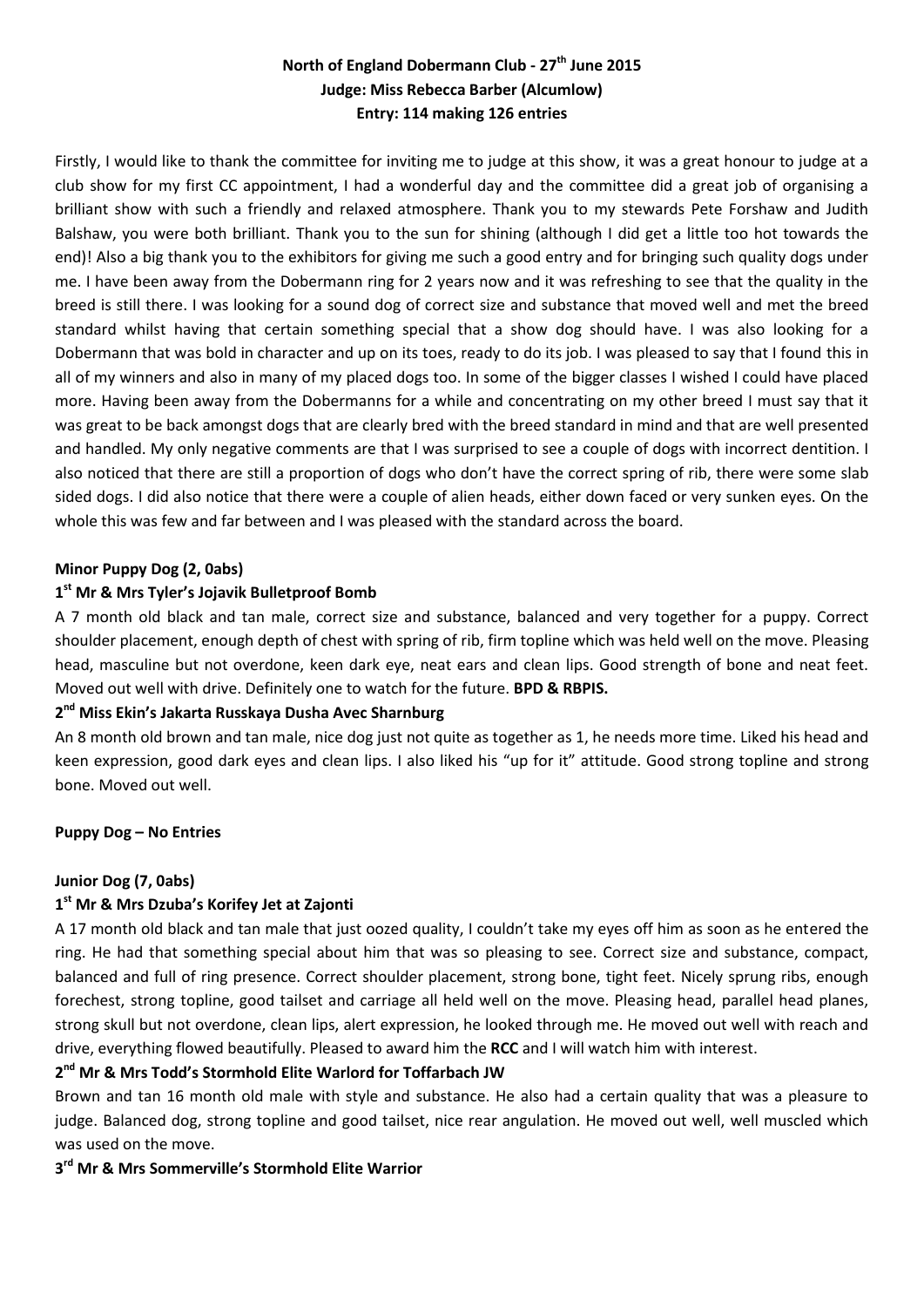# **Yearling Dog (5, 0abs)**

A good class, a pleasure to judge, tough decision between my first three.

#### **1 st Mr & Mrs Dzuba's Korifey Jet at Zajonti**

## **2 nd Mr & Mrs Fisher's Jojavik Elite Mafia**

Very nice dog, well put together, overall balanced picture. Excellent shoulder placement and enough forechest, good spring of rib. Firm topline and correct tailset, good rear angulation, neat feet. All came together nicely on the move. Nice head with alert expression and level planes.

# **3 rd Mr & Mrs Gregson's Amazon Blackpark Louis Vuitton**

#### **Maiden Dog – No Entries**

#### **Novice Dog (4, 0abs)**

# **1 st Mr & Mrs Fisher's Jojavik Elite Mafia**

## **2 nd Mr & Mrs Hogg's Mianna's William Wallace**

Really liked this dog, preferred the head of 1. Square and compact dog, good shoulder placement and rear angulation. Moved out well with drive and keeping his topline firm.

#### **3 rd Ms Thorn's Grafmax Rudolf Nureyev**

#### **Graduate Dog (7, 1abs)**

# **1 st Mr & Mrs Dzuba's Korifey Jet at Zajonti**

# **2 nd Moore, McPhee & Jones' Korifey Onyx**

This dog had a classic clean head with a keen expression, neat ears and a dark eye. He was balanced throughout and was the right size for a male, not overdone in any way. Very firm topline and good rear angulation used well on the move. Moved and showed well. Pushed first hard, just preferred the shoulder placement of 1.

#### **3 rd Mr & Mrs Gregson's Amazon Blackpark Louis Vuitton**

#### **Post Graduate Dog (4, 0abs)**

## **1 st Mr & Mrs Todd's Supeta's Troublemaker for Toffarbach**

Square, compact dog with enough substance. Masculine head with an alert expression and neat ears. Strong parallel front legs, tight feet. Good shoulders and firm topline, hindquarters strong, moved with drive. Balanced dog throughout.

#### **2 nd Cottingham's Chancepixies Yahoo**

Different type to 1, I liked his presence and style. A classic head and expression, very clean lips. Very balanced dog, slighter in frame to 1, very well muscled. Topline strong, shoulders excellent, good hind angulation. Moved well.

# **3 rd Cairns' Lamarg Rockstar**

#### **Limit Dog (14, 0abs)**

An excellent class with so many quality dogs, a tough decision in the end, all of my placings very well considered and I am sure they could swap on another day.

#### **1 st Mrs Swain's Liason Rockstar**

I noticed this dog the moment he came into the ring, he stood out for me. He had a certain style to him that I liked, enough substance, a compact, strong dog, I could see him doing his job. Masculine head with an alert expression, excellent front, good shoulders, enough forechest and spring of rib. Firm topline and nicely set hindquarters. He moved out well with reach and drive, moving straight and true.

# **2 nd Mrs King's Nerak American Dream**

Another quality dog, a different type to 1, slighter in frame, oozed quality, a pleasure to go over. Given a little more time I think he will be winning top honours. He was another that stood out for me in the class, he seemed to just show himself. Good head with level planes and neat ears. Good front, topline strong and firm, excellent hind angulation, moved out well.

#### **3 rd Brough's Remesca's Rosinni JW**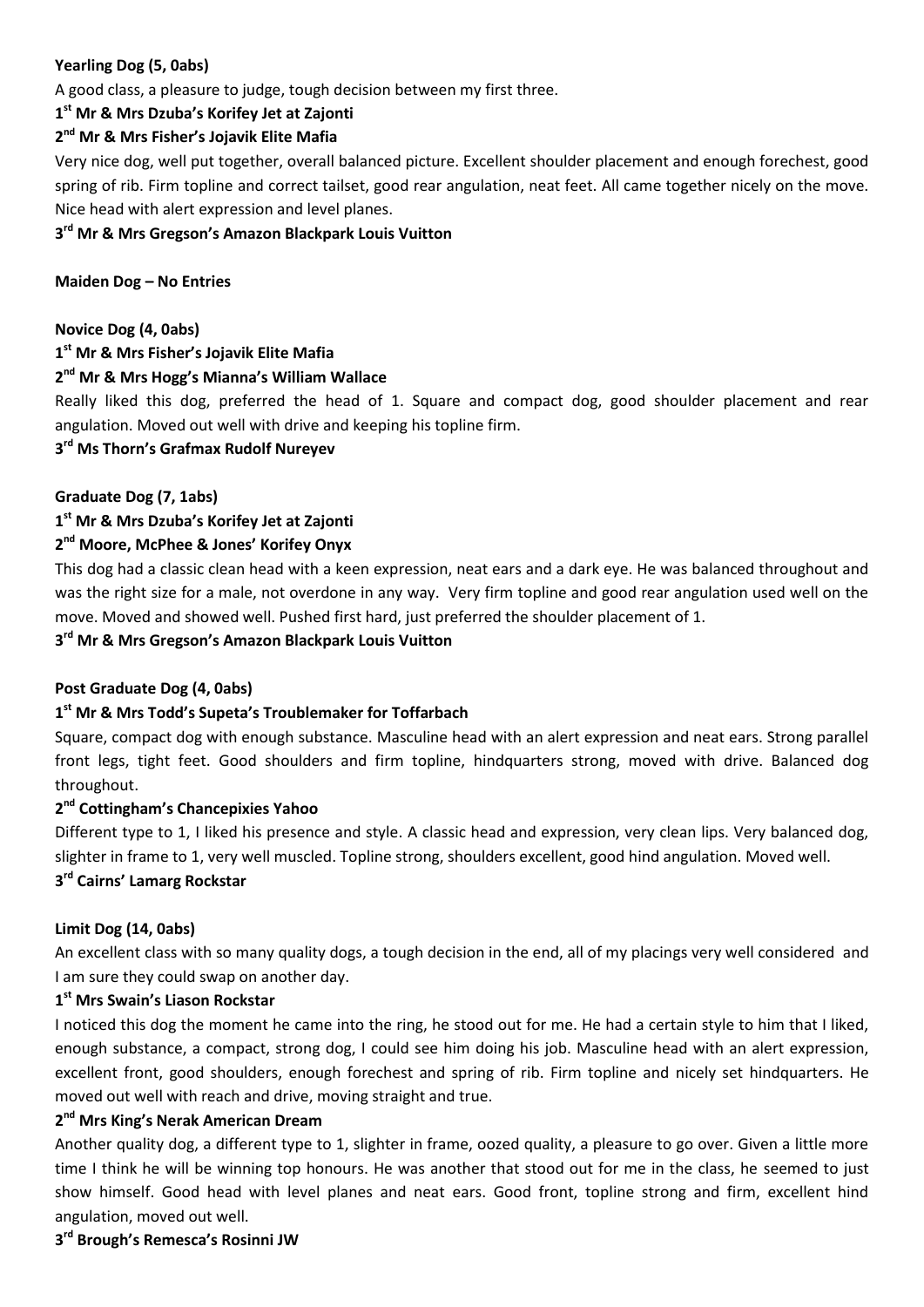#### **Open Dog (9, 0abs)**

Another class of quality, all my placed dogs were very well considered and were all a pleasure to judge.

# **1 st Mr & Mrs Cairns' CH Supeta's Secret Wizard at Dronski**

This dog stood out for me as soon as he came in to the ring, he oozed quality and style, he just owned the ring, I couldn't fault him. When picturing a male Dobermann this dog is what I see. Masculine head, alert expression, dark eyes and clean lips, he looked through me. Excellent shoulders, enough forechest and spring of rib, good strength of bone, tight feet. Topline firm and hindquarters well muscled and angulated. Everything just flowed on this dog. When he moved he had reach and drive and never faltered. A true showman, handled perfectly. Pleased to award him the **DCC and BOS.**

# **2 nd Mr & Mrs Richardson's CH Jasprico Jazz Master Flash**

Another stylish dog, a close contender here and pushed hard for the RCC. Loved his quality, size and overall appearance, a true showman that never faltered. Good shoulders, enough forechest. Balanced head with a keen eye. Solid, strong topline. Well muscled hindquarters, moved true.

## **3 rd Evans, Thompson, Butler & Wall's CH Amazon Da Vinci**

#### **Veteran Dog (3, 0abs)**

I liked all three of these dogs, a difficult decision which is great for a veteran class.

## **1 st Mr & Mrs Pollard's CH Amazon Eldorado at Whizzbean**

Square, compact dog. Well laid shoulders, plenty of forechest. Strong parallel front legs. Topline straight and strong. Balanced head with level planes and alert expression, plenty of fill under the eye. Hindquarters strong, moved out well with drive and presence.

## **2 nd Mr & Mrs Meredith's Supeta's Got A Feeling**

Another nice dog with good shoulders and spring of rib. Slightly sloped, strong topline. Classic head, not overdone, dark eye and neat ears. Moved out well with drive and reach.

**3 rd Mrs Dickson's Trojanteam The Rockstar**

#### **Minor Puppy Bitch (3, 1abs)**

Two very nice minor puppies, the owners should be proud. Both have very promising futures, I will watch them with interst.

#### **1 st V & J Ingram's Jojavik Penelope Pitstop**

Black & Tan, 7 month old bitch, very together for a youngster, beat 2 on maturity and overall ring presence today. Feminine head, level planes, sharp expression with dark eyes, still needs to develop a little more. Excellent shoulder placement, enough bone, strong pasterns and tight feet. Slightly sloping, strong topline held well on the move for a youngster. Good hindquarters, well-muscled and used with drive on the move. A very nice puppy with a promising future, a pleasure to judge. Really pleased to award her **BPB** & **BPIS**, it was icing on the cake to discover that this gave her her junior warrant.

#### **2 nd Miss Wall's Amazon Infiniti to Jarjarjinx**

Another 7 month old bitch, just beaten on overall maturity today but still a lovely puppy bitch and one to watch. I liked her overall shape and size, good shoulder placement, enough spring of rib, level topline which was held well on the move. Feminine head with level planes, needs more development yet but very promising. She moved out well with reach and drive.

#### **Puppy Bitch (3, 1abs)**

#### **1 st Quigley, Day & Piper's Swnydwr's Dancing Queen**

A 10 month old black and tan bitch, nice overall shape, compact, strong puppy bitch. Nice shoulder placement, reaching on the move. Enough forechest for a youngster, I liked her rear angulation, this was used well on the move. Feminine head with level planes and neat ears.

#### **2 nd Mr & Mrs Hickling's Evalesco Voodoo Child**

Another 10 month old black and tan bitch, shorter in loin than 1, still a nice puppy bitch. Elegant, top size, compact.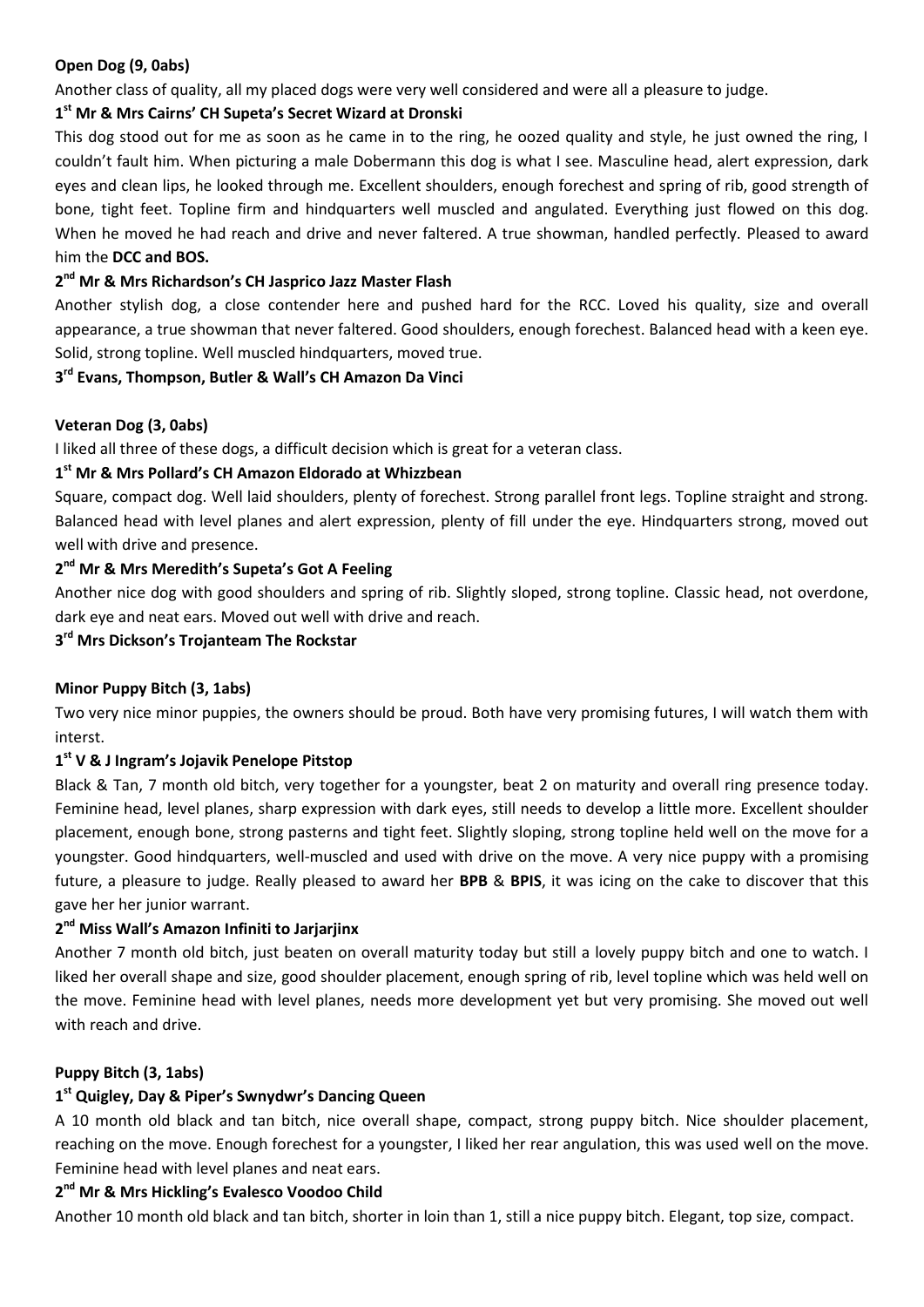Alert expression, nice dark eye and small ears. Well angulated front and rear, good firm topline held well on the move.

#### **Junior Bitch (6, 0abs)**

#### **1 st Miss Feeney's Stormhold Enigma from Diego**

A 16 month old black and tan bitch, elegant, compact and square, very together for a youngster with good strength of bone. Feminine head with level planes, dark eyes and a strong, alert expression. Good lay of shoulder, enough forechest and firm topline held strong on the move. Well angulated hindquarters, moved out well with drive. This bitch had style and quality, she was a pleasure to judge and a strong contender in the line-up. I am sure she has a very promising future ahead of her.

## **2 nd Mr & Mrs Somerville's Stormhold Electra**

Another 16 month old black and tan bitch, in my notes I had written that she was of the same type and quality to 1, it was a close decision between the two, it was nice to learn that they are litter sisters. Compact, elegant, good strength of bone, parallel front legs, strong pasterns and tight feet. Firm topline and well angulated rear. Head feminine with a bold expression. Moved well.

#### **3 rd Ms Sanderson's Jakartay Cardinal Sins at Jodaseen**

#### **Yearling Bitch (4, 0abs)**

#### **1 st Mr & Mrs Dzuba's Khaneve Aurora at Zajonti**

A very balanced bitch, compact with substance, correct size, she stood out for me in this class. Good head in profile, eyes well set, alert "up for it" expression. Correct shoulders and rib, firm topline, good tailset, would prefer a shade more tuck up through the loin. Moved effortlessly.

#### **2 nd Ms Sanderson's Jakartay Cardinal Sins at Jodaseen**

Another nice bitch, 3<sup>rd</sup> in Junior, I liked her she just didn't quite have the strength of 1.Loved her overall shape, nice shoulder placement, firm topline, would prefer a touch more rear angulation. Moved well when she got it together. **3 rd Miss Cox's Zeloviak Evolution**

#### **Maiden Bitch (1, 0abs)**

#### **1 st Kelly & Parle's Krieger Yehris**

Stood alone in this class, good size and substance, compact. Good shoulder placement, firm topline. Moved out well when she got it together. Liked her head, classic old fashioned head with alert expression.

#### **Novice Bitch (2, 0abs)**

# **1 st Miss Strachan's Mianna's Flower of Scotland of Maighread**

5<sup>th</sup> in Junior Bitch, still a very nice bitch, really liked her in profile. Excellent shoulder placement and enough forechest, firm topline, neat feet, moved true. Head good in profile, dark eye and neat ears.

# **2 nd Kelly & Parle's Krieger Yehris**

#### **Graduate Bitch (7, 1abs)**

First three bitches could easily swap places on a different day, all quality bitches.

# **1 st Sheldon, Snell, Caldicott & Webb's Amazon Halo**

A very nice bitch, good size, balanced, beautiful shape, square, elegant. She caught my eye as soon as she entered the ring, a very showy bitch, on her toes. Good head with parallel planes and an alert expression with dark eyes. Excellent shoulders and front construction, strong topline, neat feet and enough bone for a bitch. Moved out well with vigour. Pushed hard and well considered in the line-up.

**2 nd Mr & Mrs Somerville's Stormhold Electra**

#### **3 rd Miss Jones' Korifey Black Diamond**

**Post Graduate Bitch (11, 2abs) 1 st Mrs King's Nerak Twist of Fate JW**